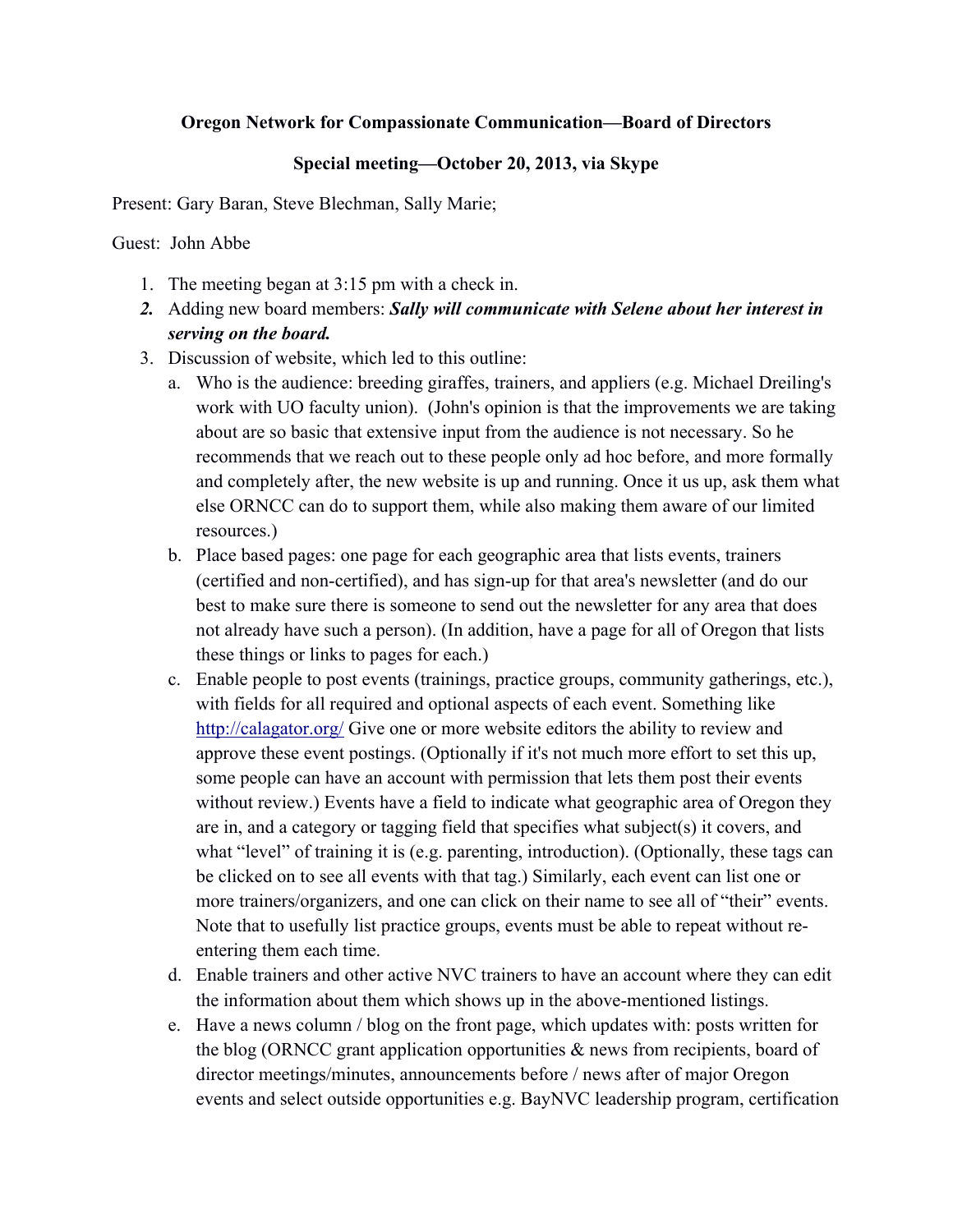of new trainers, posts by trainers and people applying NVC in productive ways), new event postings (ideally this is automated, in which case optionally we can limit the automatic posting to only some events). Note that to make this work well we will need one or more people who will keep it updated. We assume whatever tool is used this news will be available as an RSS feed. QUESTION FOR BOARD: do we want to offer people the ability to subscribe to this news feed by email, or instead point them to the Oregon newsletter? Both could be confusing. The value of having both correlates with how different the content of the two news sources are.

- f. Conversation space that is initially just one forum for all of Oregon and all topics. Geographic area and/or topic-specific forums can be added later when and if sufficient interest is expressed. (This is optional, unless it won't take much time to do this in a way that's integrated with the rest of the site and email-friendly - e.g. forum posts are found by the site-wide search, and someone who has an account to post to the blog can use the same account on the forum.) If we don't do this at the outset, we will instead simply set up a discussion mailing list via something like Google Groups or Yahoo Groups.
- g. Include a search functionality across the entire website.
- h. Details we want to make sure of: emails to orncc.net addresses, when forwarded to an ORNCC person's regular email address, should be distinguishable, e.g. via an autogenerated subject line in mailto links.
- i. The system must allow multiple people to post to the news/blog and approve events. QUESTION FOR BOARD: Do we want to offer some people the ability to publish their events directly without review?
- j. Additional optional features: multiple language support (most importantly, Spanish), ?????
- k. Whatever tool(s) are used to run the website must be extensible. In particular, any optional feature we do not offer at the outset due to time or money considerations should not be inordinately difficult to add later, in a way that is integrated with the rest of the site (e.g. the site-wide search and account sign-in for editing work with them). The tool(s) must also be widely-known enough that ORNCC will with reasonably little effort be able to find other people to maintain it and extend its abilities shuld that become necessary. Ideally the tool(s) used will also offer export in some format that can be easily imported to other web software with a reasonably small amount of effort.
- 4. *By the end of next week (November 1), John agreed to – with the board's input as needed – provide the board with a final written summary of what we are seeking (a first draft is included above) and a proposal for his continuing role.* When that's been approved he will speak with the possible vendors and get new quotes for the job. He also